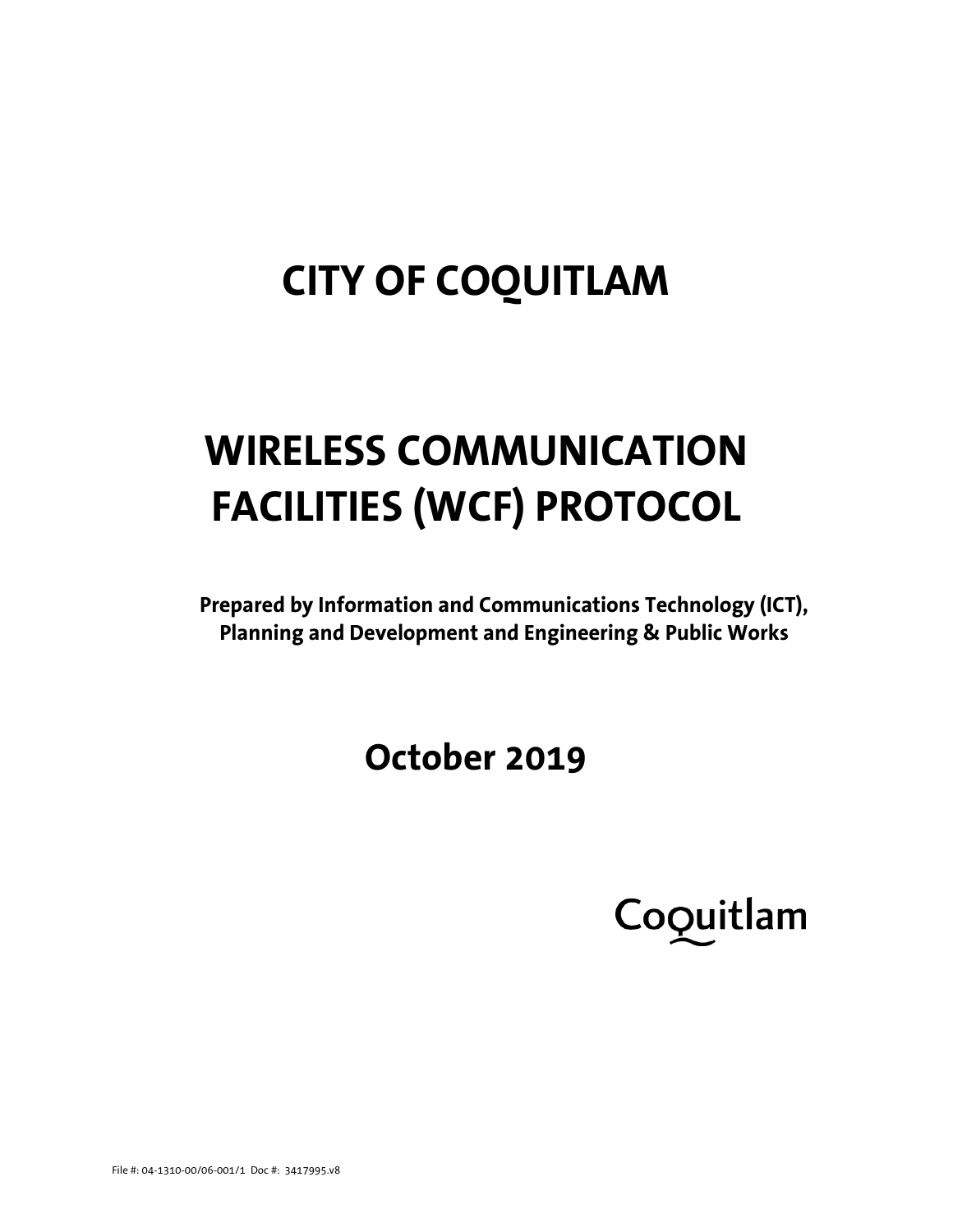## **Table of Contents**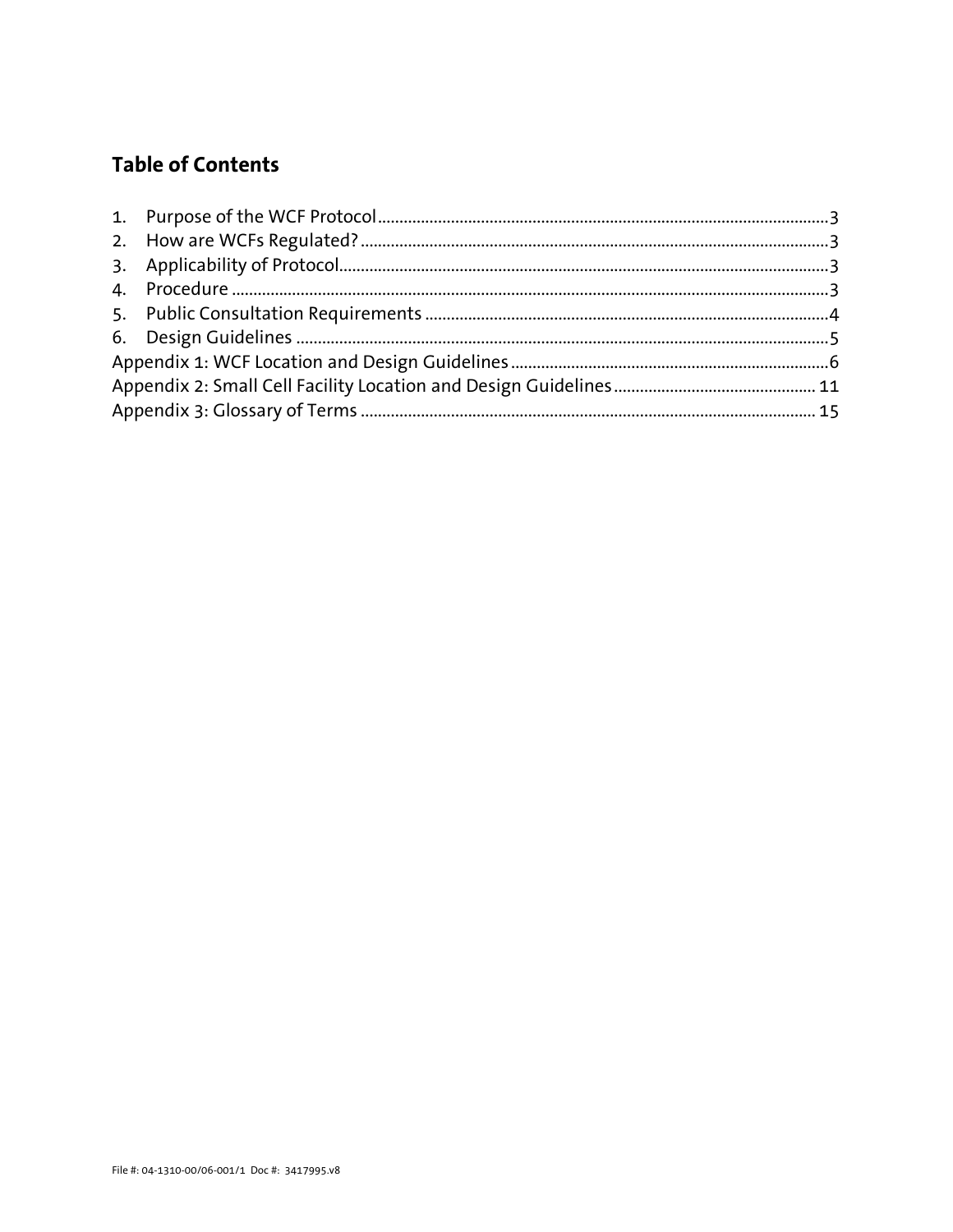## <span id="page-2-0"></span>**1. Purpose of the WCF Protocol**

This WCF Protocol establishes the City of Coquitlam's participation in the review and approval process for the location and siting of WCF infrastructure in the City of Coquitlam, pursuant to ISED regulations and requirements.

## <span id="page-2-1"></span>**2. How are WCFs Regulated?**

In addition to following the procedures outlined in this document for the location and siting of WCF infrastructure in the City of Coquitlam and public consultation pursuant to ISED regulations, proponents must fulfill other important obligations including:

- compliance with all Innovation, Science and Economic Development Canada ("ISED", formerly Industry Canada) regulations;
- compliance with Health Canada's Safety Code 6 guideline for the protection of the general public;
- compliance with radio frequency immunity criteria and notification of nearby broadcasting stations;
- environmental regulations;
- Transport Canada/NAV CANADA aeronautical safety responsibilities; and
- compliance with the Canadian Electrical Code.

## <span id="page-2-2"></span>**3. Applicability of Protocol**

All WCF proponents will inform the City of all proposed WCF installations in Coquitlam, regardless of the height or type, and whether or not there is an ISED requirement for a public consultation process.

The requirements outlined in this document apply to anyone who owns or is planning to install or modify a WCF regardless of the type or proposed use. This includes telecommunications carriers, businesses, external government agencies, Crown agencies, operators of broadcasting undertakings and the public (including for amateur radio operation and over the air TV reception). The requirements also apply to those who install towers or antenna systems on behalf of others or for leasing purposes ("third party tower owners"). As well, parts of this protocol contain obligations that apply to existing antenna system owners and operators.

## <span id="page-2-3"></span>**4. Procedure**

The following general procedure outlines the steps that will take place prior to the installation or modification of a WCF structure in the City of Coquitlam.

- 1) The proponent should review and follow the appropriate location and design guidelines outlined in this WCF Protocol prior to submitting its WCF proposal.
- 2) The proponent will inform the City's Information and Communications Technology (ICT) Division in writing of its proposal at WCFSupport@Coquitlam.ca.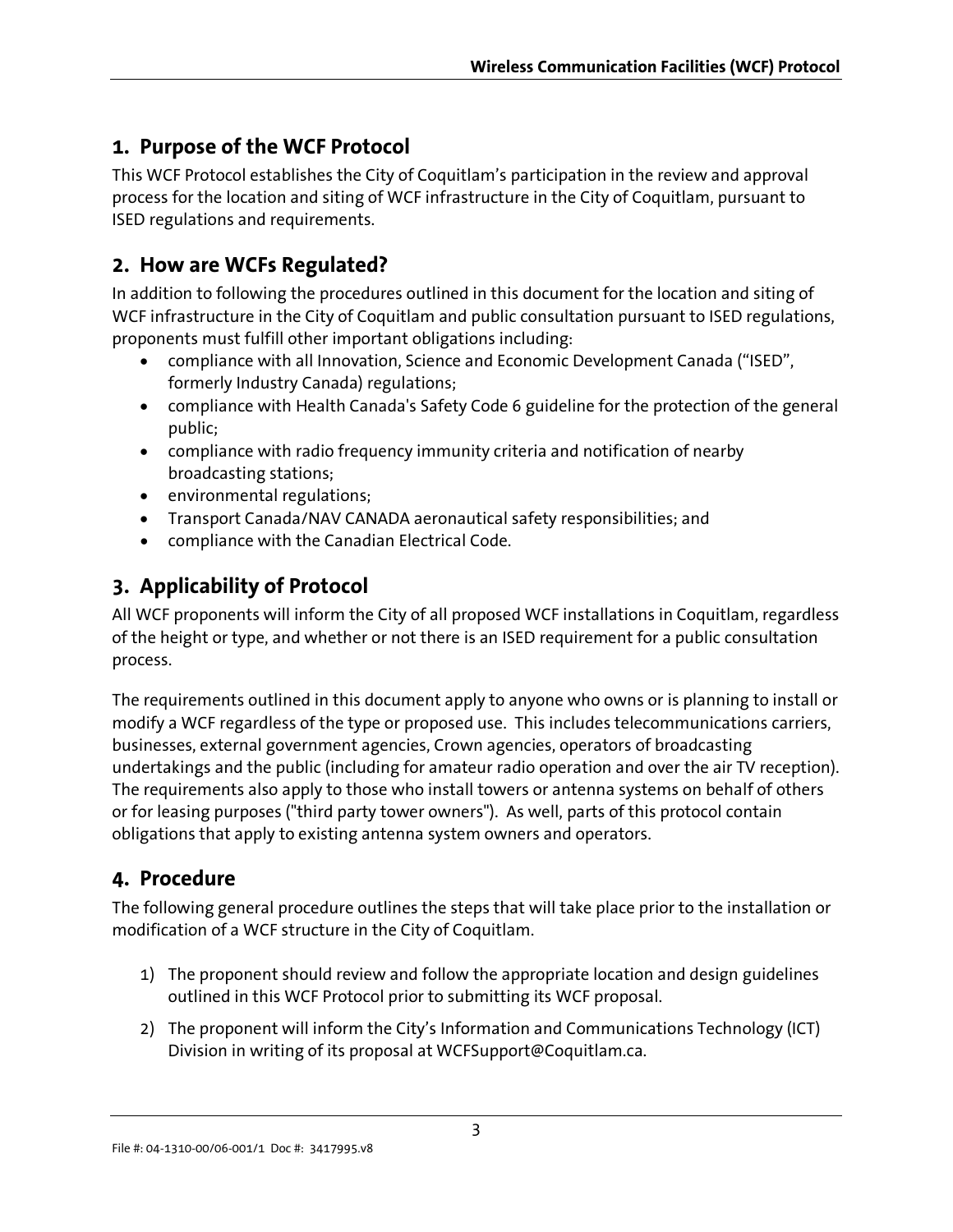- 3) Staff from ICT will contact the proponent and arrange an on-site meeting to review specifications and location of the proposed WCF. Staff will provide initial feedback at this time.
- 4) Following the meeting with ICT staff, the proponent will complete a submission package and checklist and submit all required documents to the Building Permits Division (BPD). A submission fee is required to be paid at this time.
- 5) The proponent's submission will be circulated by the BPD to staff representatives of departments that may be potentially impacted by the proposed WCF (e.g. Engineering and Public Works or Parks, Recreation and Culture Services).
- 6) Where necessary, staff may request additional information from the proponent in response to questions or concerns raised by staff, or arrange meetings as needed.
- 7) The proponent will be required to submit a Building Permit application for any WCF that includes structures, as defined in the City's Building Bylaw. The BPD staff will review the application for compliance with the British Columbia Building Code and the City's Zoning Bylaw.
- 8) As per ISED regulations, WCF structures greater than 15 metres (49.2 feet) in height will require a public consultation process that will be coordinated by the proponent. The City Clerk's Office's will provide the proponent with the mail-out information.
- 9) If public consultation is required, BPD staff will forward the results to Council for information.
- 10) The BPD may grant approval for construction of the WCF when all City department referrals have been completed and approved. An approval for construction will expire after one year and a new submission will be required if construction has not started.
- 11) For WCFs proposed to be located on public property or City-owned infrastructure, staff approval will be in accordance with the Delegation of Authority Bylaw.

## <span id="page-3-0"></span>**5. Public Consultation Requirements**

- 1) New WCF structures less than 15 metres (49.2 feet) in height or extend less than 25% of the existing height of existing structures , including roof tops, water towers, lamp poles are not subject to public consultation requirements under ISED.
- 2) ISED requires a public consultation process for new Wireless Communication Facility Support Structures over 15 metres (49.2 ft.) in height or extend more than 25% of the existing height of the existing structure. City of Coquitlam's WCF Protocol requires that all carriers and amateur radio operators adhere to ISED's process and requirements (CPC-2-0-03 Issue 5), as applicable. Therefore:
	- The proponent will facilitate a public consultation process as part of their application.
	- The City Clerk's Office will provide the proponent with the addresses for the consultation.
	- For proposed WCF installations that require a public consultation process consistent with ISED regulations, the BPD will advise Council of the public consultation results.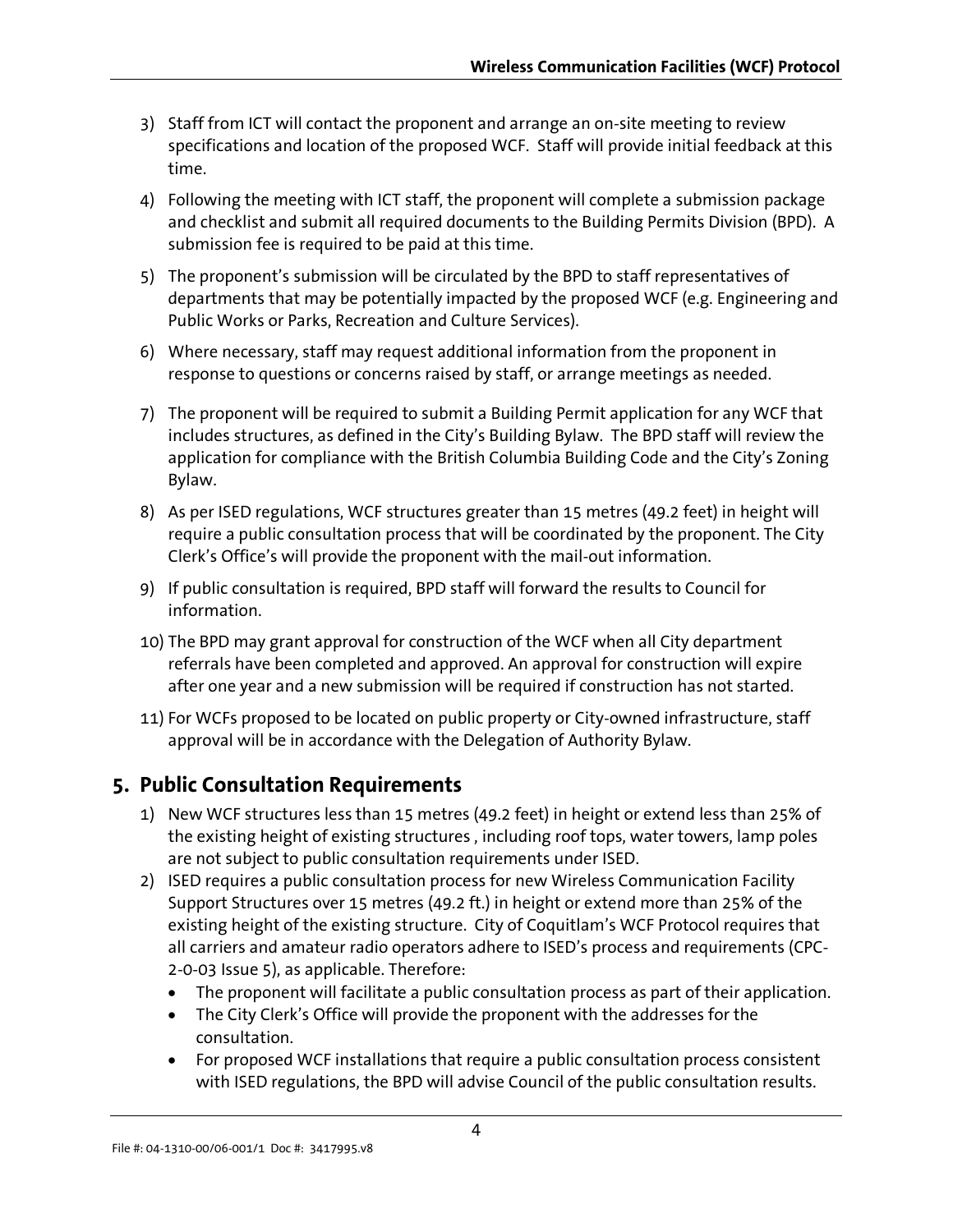• Staff will discuss the results of the consultation with the proponent as necessary.

## <span id="page-4-0"></span>**6. Design Guidelines**

Prior to proposing a WCF, proponents should familiarize themselves with the appropriate location and design guidelines and design the proposed WCF to be consistent with these guidelines. WCF installations should follow the WCF Location and Design Guidelines in Appendix 1 to this document and Small Cell installations should follow the Small Cell Facility Location and Design Guidelines in Appendix 2 to this document.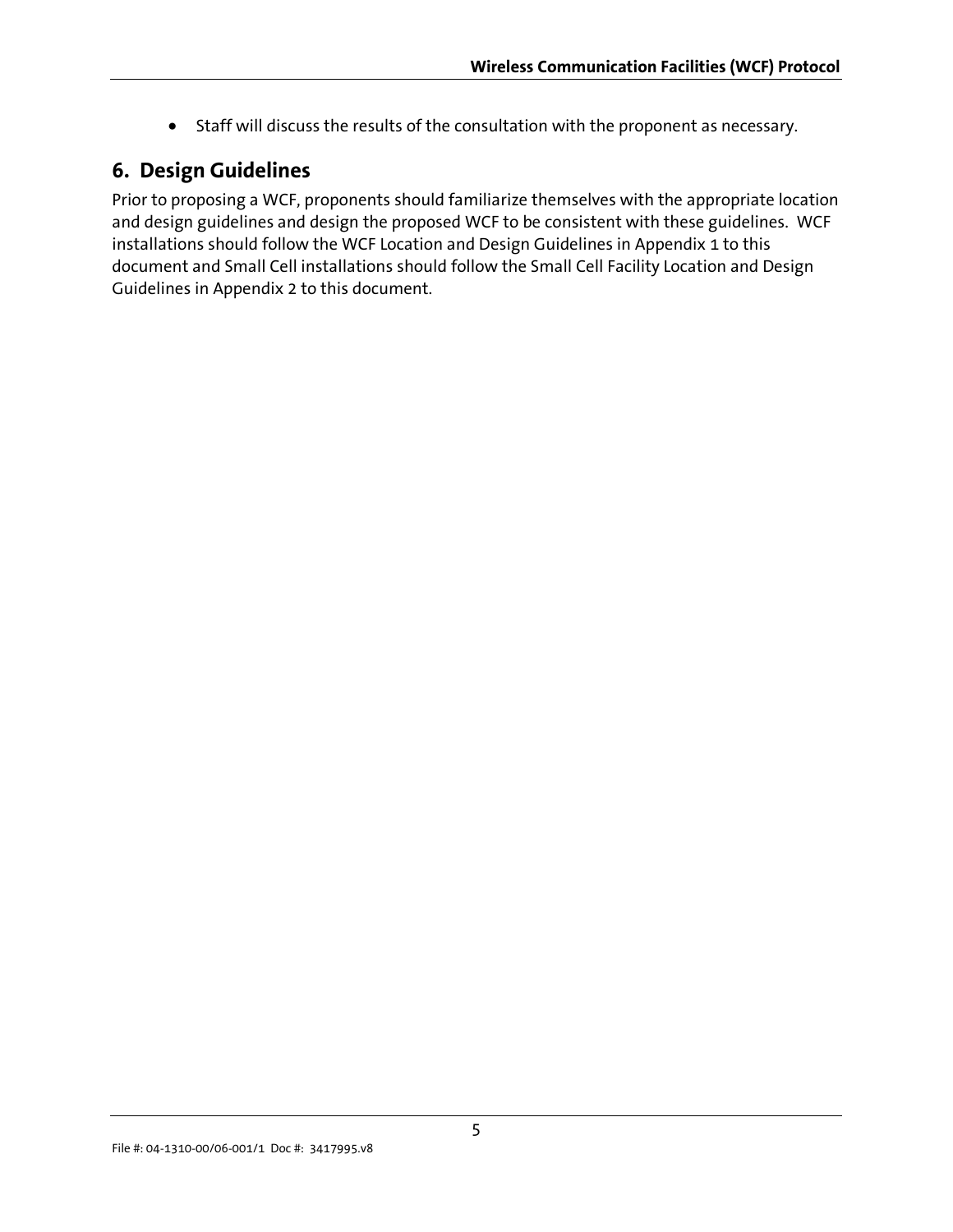## <span id="page-5-0"></span>**Appendix 1: WCF Location and Design Guidelines**

These guidelines apply to all commercial installations, regardless of height or location. Amateur radio installations are subject to the specific guidelines in Section 2 and Small Cell Facilities are subject to the Guidelines in Appendix 2.

## **1. Guidelines for Commercial WCF**

## **1.1. Siting**

- Opportunities should be explored through a pre-consultation meeting between the proponent and ICT staff to locate the proposed WCF on City-owned land, buildings or infrastructure. Where feasible, opportunities to connect to the City's QNet fibre optic network should also be explored.
- When considering the siting of telecommunication tower facilities, opportunities should be explored to locate new equipment on existing structures such as BC Hydro infrastructure or existing telecommunications towers.
- It is the City's strong preference that new free-standing telecommunication towers over 15 metres (49.2 ft.) be sited in non-residential and non-school locations and preferably in industrial or other areas removed from current or planned residential or school uses.
- All proponents with an application for free-standing telecommunication structures over 15 metres (49.2 ft.) are encouraged to explore opportunities to use existing structures for locating their devices, such as BC Hydro infrastructure and existing telecommunication towers, where feasible.
- New free-standing telecommunication towers shall be located as far as reasonably possible from the edge of an existing or planned future Public Right of Way. If proposed on an existing Public Right of Way, referrals will be made to the Engineering and Public Works Department.
- If a Building Permit is required, the BPD will review the structural aspects of the proposed infrastructure along with the required Professional Engineer's Schedules and Letter of Assurance/Attestation. The file manager will also check for the proximity to other infrastructure. As noted above, where feasible, opportunities to connect to the City's QNet fibre optic network will also be explored.
- Towers on prominent natural and cultural features, or within environmentally sensitive areas or areas with historically significant buildings are discouraged. Referrals will be made to Parks, Recreation and Culture in these circumstances.
- Location of telecommunication towers on sites within mature tree stands that are not planned for removal is encouraged, while recognizing that taller structures may be necessary to meet line of sight requirements. Landscaping shall be appropriately placed around a telecommunication tower and ancillary facilities such as equipment shelters to minimize their visual impact on their surroundings.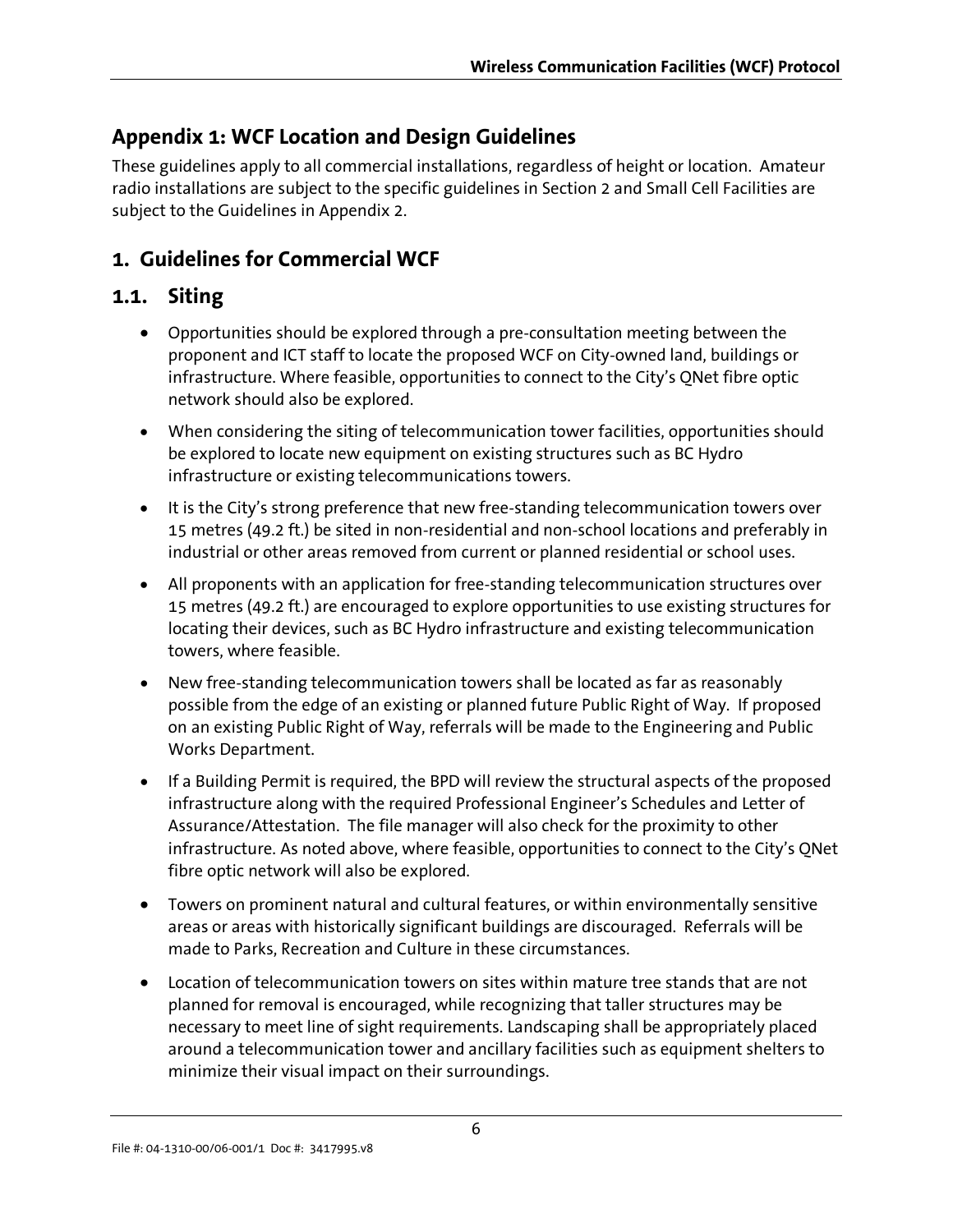## **1.2. Co-location**

- The carriers and other telecommunication tower owners are encouraged to work cooperatively in reaching agreements which allow for sharing of tower structures so as to minimize, where practical, the total number of towers in the City. This practice is typically referred to as "co-location".
- The principal benefit from co-location is that fewer towers are needed to serve a given area, thus reducing the overall visual impact of towers in the community.
- This policy acknowledges that co-location may result in slightly taller structures and more antennas on each structure, as well as larger enclosures at the base of the tower, and that there are physical limitations on how many antennae a single tower can structurally accommodate.

## **1.3. Public Right-of-Way**

For the installation of new WCF within the public right-of-way the following standards apply:

- *Alignment* The WCF must align with existing streetlights and street trees to maintain a clear pedestrian zone.
- *Monopoles*  Monopoles will not be considered within the public right-of-way.
- *Distance from building face* The WCF must be a minimum of six metres from any above grade residential building face and a minimum of three metres from any other above grade building face, including projecting windows.
- *Accessibility –* The WCF must not violate applicable municipal, provincial, or federal guidelines, standards, or laws regarding accessibility.
- *Trees* The WCF must be placed a minimum of six metres away from a tree trunk, measured from the outside of the tree.
- *Fire Safety* The WCF must be a minimum of three metres from an existing fire hydrant or a building's fire connections.
- *Traffic Signal Poles* The WCF must be a minimum of five metres from a traffic signal pole and not on any streetlight with a common power source to the traffic signal.
- *Clear Sight Line Distances –* The WCF and its related components, including poles, cables, and supporting equipment (such as electrical kiosks), shall not obscure sight lines at intersections as determined by the City.
- *Major Intersection Restriction –* The WCF pole shall not be located within a ten metre by ten metre sight distance triangle at any corner of a major intersection.
- *Driveway* The WCF shall not be placed within an area extending 5 metres from either side of a driveway.

## **1.4. Residential Neighbourhoods and Properties**

In recognition of the impact that the WCF has on the character of neighbourhoods, no new WCF shall be located in the public rights-of-way within any residential neighbourhood or colocated on an existing wireless support structure in any residential neighbourhood unless it complies with the following design standards: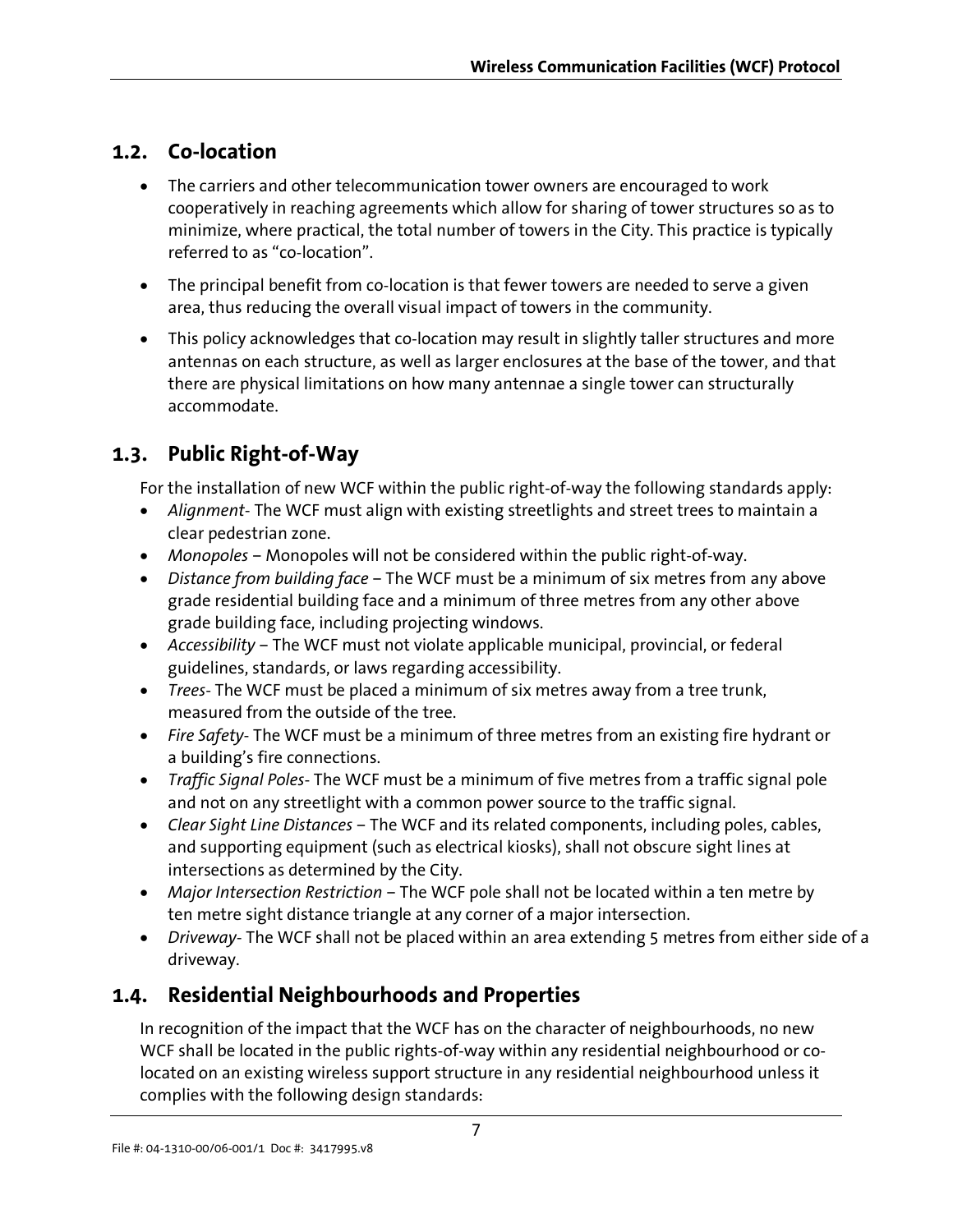- All WCFs should be located in the rights-of-way of arterial and collector standard streets; locations along local streets are discouraged.
- All WCFs shall be designed to be visually unobtrusive as determined by the City.
- All WCFs must utilize building materials, colours, textures, screening and landscaping that effectively blend the facilities within the surrounding natural setting and built environment to the greatest extent possible. The WCF shall have limited exposed cabling and mounting hardware.
- The proponent shall comply with any reasonable conditions imposed by the City to accommodate the particular design, appearance or intended purpose of the WCFs to avoid the intangible public harm of unsightly or out-of-character deployments.
- Concealment or camouflage options should be presented with the application to minimize the impact of the WCF on the community or neighbourhood. A concealed or camouflaged WCF would be one that is painted, covered, disguised or concealed so that it blends into the surrounding environment. It could be powder coated or hidden beneath a façade or wrap, blend with the design of the area, or be disguised as a tree or piece of public art.
- The proponent must comply with all applicable Municipal, Provincial, and Federal historic preservation laws.
- The proponent is discouraged from installing a WCF within 100 metres of a historic site or structure, residential neighbourhood, or distinct features recognized by the Municipal, Provincial, or Federal government, as of the date of the submission of the permit. It is recommended that each submission disclose if it is within 100 metres of such a structure or neighbourhod.

## **1.5. Duty to Repair or Relocate**

Any public right-of-way, public property or private property that is disturbed or damaged during, or as a result of, the construction, reconstruction, repair, replacement, removal, relocation, operation or maintenance of any WCFs by the proponent or its agents or contractors shall be promptly repaired by the proponent at its sole expense. In the event that relocation of a WCF is necessary for City business, relocation shall be at the proponent's sole expense.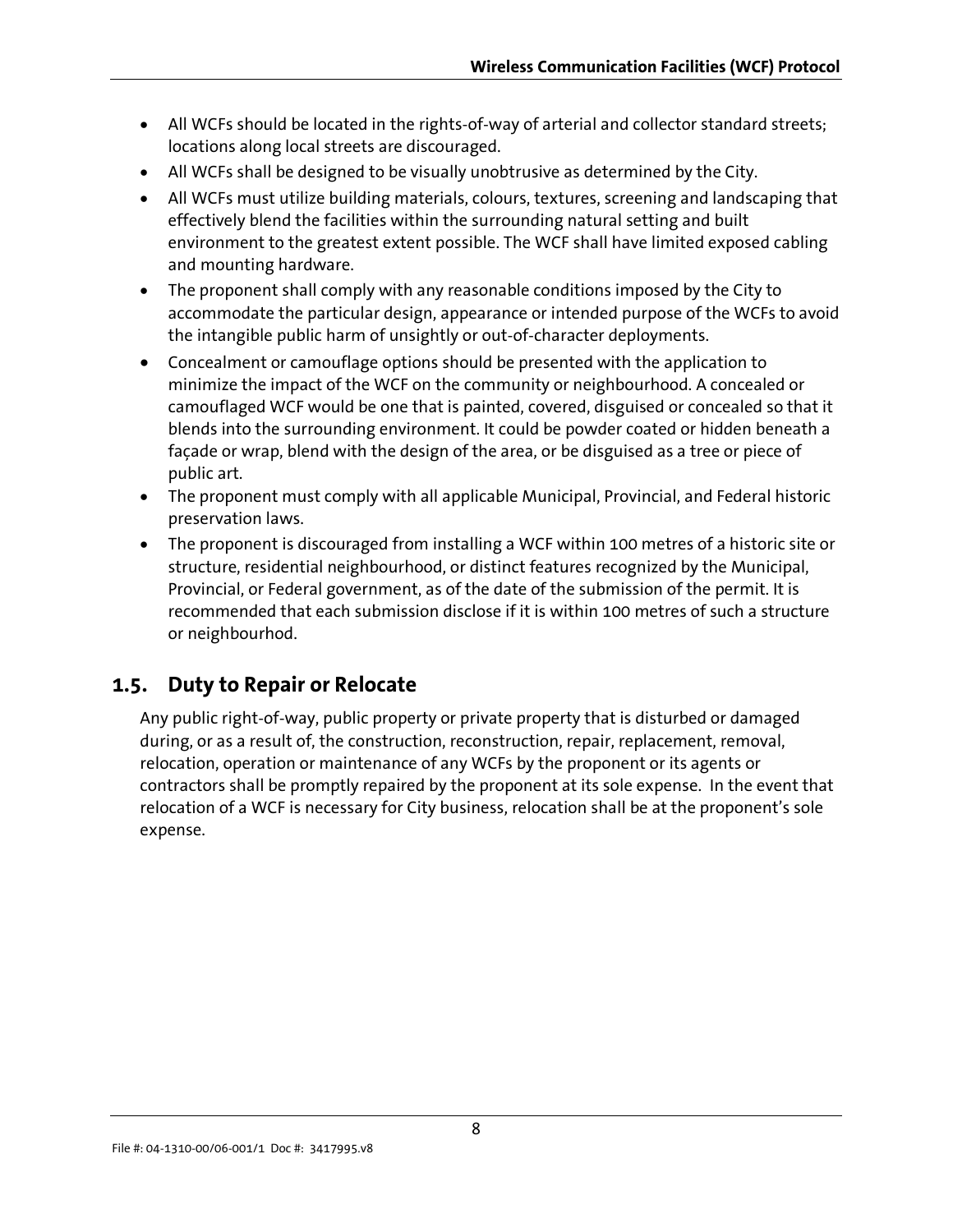## **1.6. Visual Design**

#### **ROOFTOP STRUCTURES**

• Where an antenna is proposed to be sited on the rooftop of a building or affixed to the edge of the roofline or side of the building, the antenna must be screened or designed in a way that complements or enhances the architecture of the building while not adversely impacting on radio signal strength or area of coverage. Any ancillary facilities must be managed in the same way.



**Preferred Not Preferred**

#### **MONOPOLES**

• Where an antenna is to be a free-standing monopole, the support structure must consist of a self-supporting metal pole. It may not be mounted using a steel lattice, or guy wires. The antenna should be as flush as possible with the pole so as to look like an extension of the pole itself.





**Preferred Not Preferred**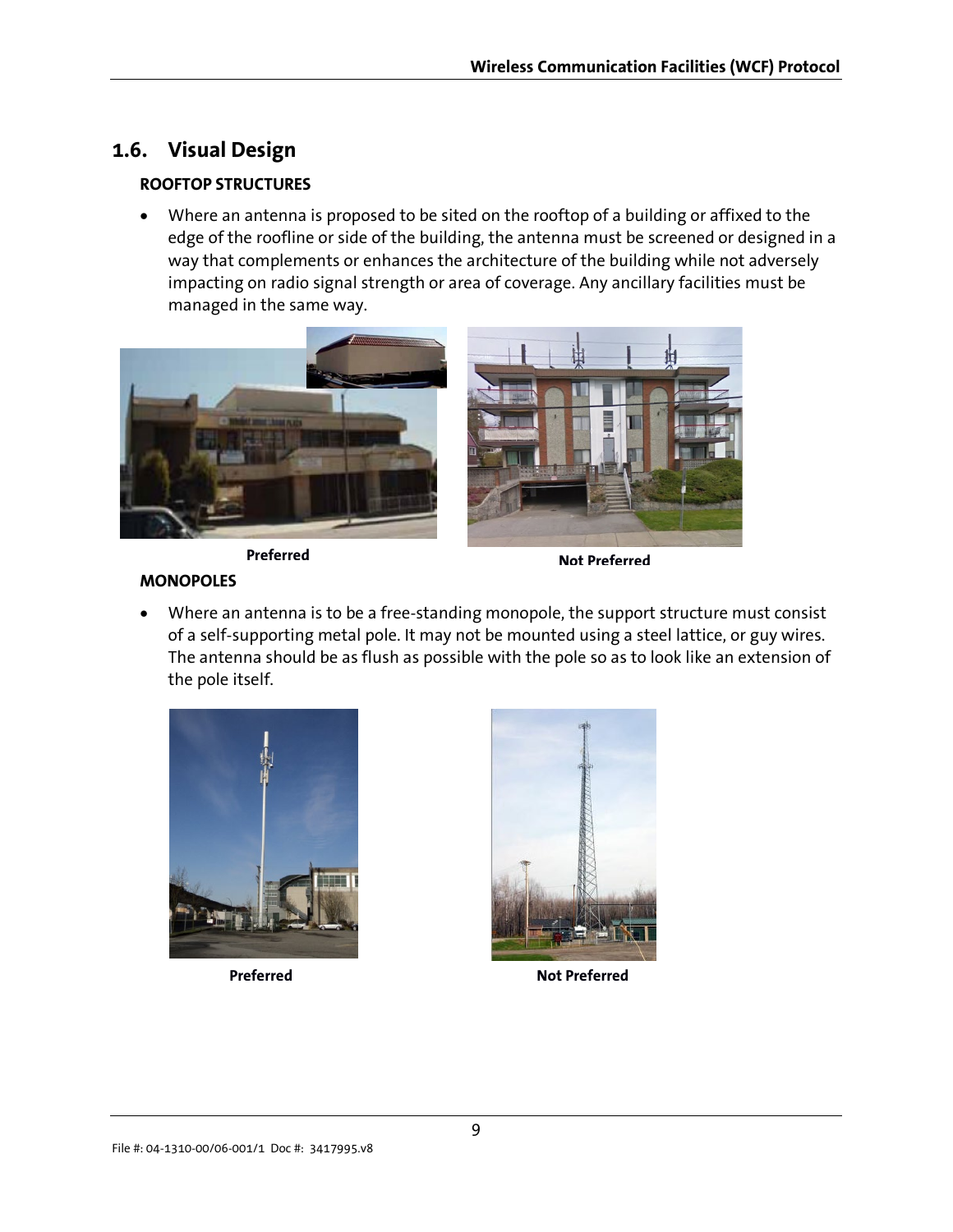## **2. Guidelines for Amateur Radio Antenna Installations**

No antenna boom or other apparatus attached to the antenna support structure shall project within 0.3 metres (1 foot) of any property line.

Structures should not be illuminated or carry advertising, flags, graphics or other such devices unrelated to the function of an amateur radio antenna support structure, except for warning markings and lights required by any provincial or federal authority.

Antenna support structures should not be placed in the front yard.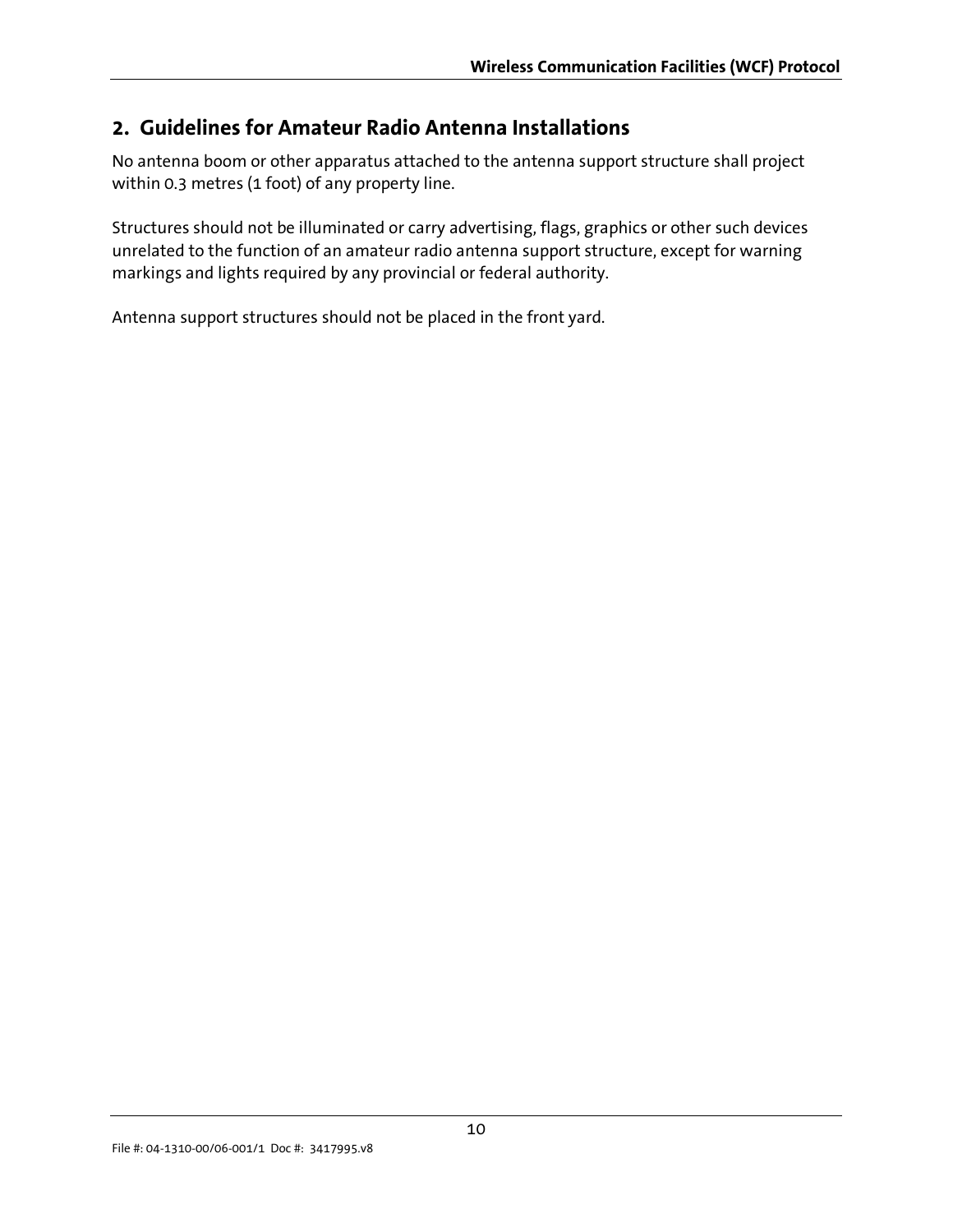## <span id="page-10-0"></span>**Appendix 2: Small Cell Facility Location and Design Guidelines**

## **1. Purpose**

The Small Cell Facility Location and Design Guidelines apply to all Small Cell Facility installations in addition to the WCF Location and Design Guidelines in Appendix 1.

The purpose of these Small Cell Facility Location and Design Guidelines is to:

- Balance the deployment of small cell facilities and associated wireless support structures in the public right-of-way to provide fast, reliable coverage and capacity, while preserving the character, aesthetics, and pedestrian-friendly design of the City of Coquitlam's streetscapes;
- Ensure that structures and facilities within the public right-of-way protect the health, safety, and welfare of the public by minimizing and reducing impacts to surrounding land uses and to the City, its residents and visitors;
- Protect the integrity of neighbourhoods, commercial areas, residential areas, and downtown areas and ensure that access to and occupancy or use of public right-of-way in such areas is technologically and aesthetically appropriate;
- Require, in certain situations where new poles are proposed, that all equipment including wiring, be concealed inside the new pole;
- Establish clear standards for use throughout the City; and
- Foster partnerships to expedite the installation and operation of small cell facilities in order to enhance wireless service for commercial, residential, and institutional users in Coquitlam.

## **2. Preference for Locations**

Small Cell infrastructure must not be installed on traffic signal poles. The preferred locations of Small Cell infrastructure, in order, are:

- 1. Major arterial roads and highways.
- 2. Streetlights with cobra heads or on third party poles.
- 3. Standalone poles on streets or named alleys.

## **3. Co-location (Attachment to Existing Poles)**

## **3.1. Streetlights**

The proponent must verify the owner of the pole on which it wishes to locate equipment and work with the owner to adhere to the applicable Small Cell Facility Location and Design Guidelines herein.

Any attachment, including antenna(e), attached to an existing pole located on an arterial road or a highway must not extend the existing pole to a height of more than 13 metres or by more than 10%, whichever is greater. See below for a summary of spacing and height by roadway type/area.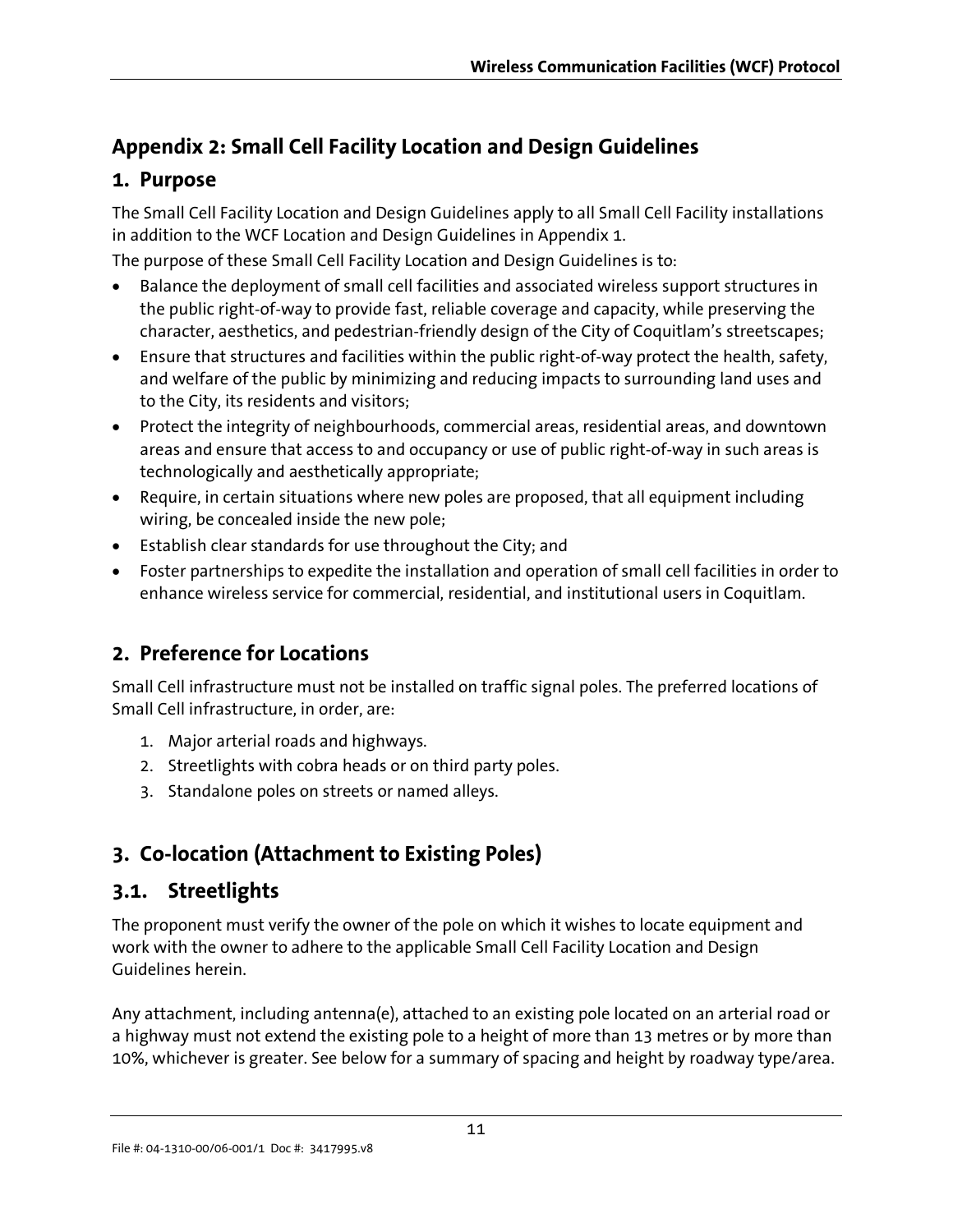| Roadway Type/Area                         | Layout             | <b>Typical Pole</b><br>Height | <b>Maximum</b><br><b>Height</b> | Color<br>(Note a)             | <b>Pole Design</b><br>(Note a) |
|-------------------------------------------|--------------------|-------------------------------|---------------------------------|-------------------------------|--------------------------------|
| Highways                                  |                    | $9.0 - 11.0m$                 | 13.0m                           | Match<br>adjacent<br>fixtures | Match<br>adjacent<br>design    |
| Arterials                                 | One per<br>side of | 9.0 <sub>m</sub>              | 13.0m                           |                               |                                |
| Collectors (Note b)                       | block face         | $7.5 - 9.0m$                  | $8.5 - 10.0m$<br>(Note c)       |                               |                                |
| LOCALS (Note b)                           |                    | $4.0 - 6.0m$                  | $4.5 - 6.5m$<br>(Note c)        |                               |                                |
| Residential<br>Neighbourhoods<br>(Note a) | One per<br>block   | <b>NA</b>                     | Case by case<br>review          |                               |                                |

*Notes:*

*a. The City will notify the proponent if upcoming roadway improvements will alter existing pole color and/or design.* 

*b. A shroud will be required to cover equipment if mounted to existing pole.* 

*c. Any attachment shall not exceed 10% of existing/adjacent pole height.* 

Poles and all equipment must be the same colour and finish as surrounding streetlight poles.

The proponent may be required, at its cost, to replace existing infrastructure and bring it up to applicable standards. This may include undergrounding utilities and replacing bases, poles and luminaires.

## **3.2. City of Coquitlam Decorative Streetlights**

Small cell equipment will not be allowed to co-locate on decorative streetlight poles or poles that have decorative luminaires that are owned by the City of Coquitlam. If no other option exists, the proponent will replace the streetlight pole, or components of it, with similar decorative elements for consideration.

## **3.3. Additional Requirements**

### **SMALL CELL ANTENNA REQUIREMENTS**

The small cell antenna must be mounted internal to the pole whenever feasible; otherwise, it must be top-mounted and painted or powder coated to match the pole.

#### **CABLING REQUIREMENTS**

All cabling must primarily be internal to the pole. No cable will be visible at the top of the pole near the antenna. External cables powering the pole mounted radios, cutoff switches or other devices will be limited to a total length of 60cm, including drip loops, slack, etc. Any cable access point on the pole must be sealed with a manufactured product to keep birds from entering and nesting. All applicable electrical codes must be adhered to, including the Canadian Electrical Code. Any electrical upgrades required by the proponent and the Code will be addressed at the proponent's expense.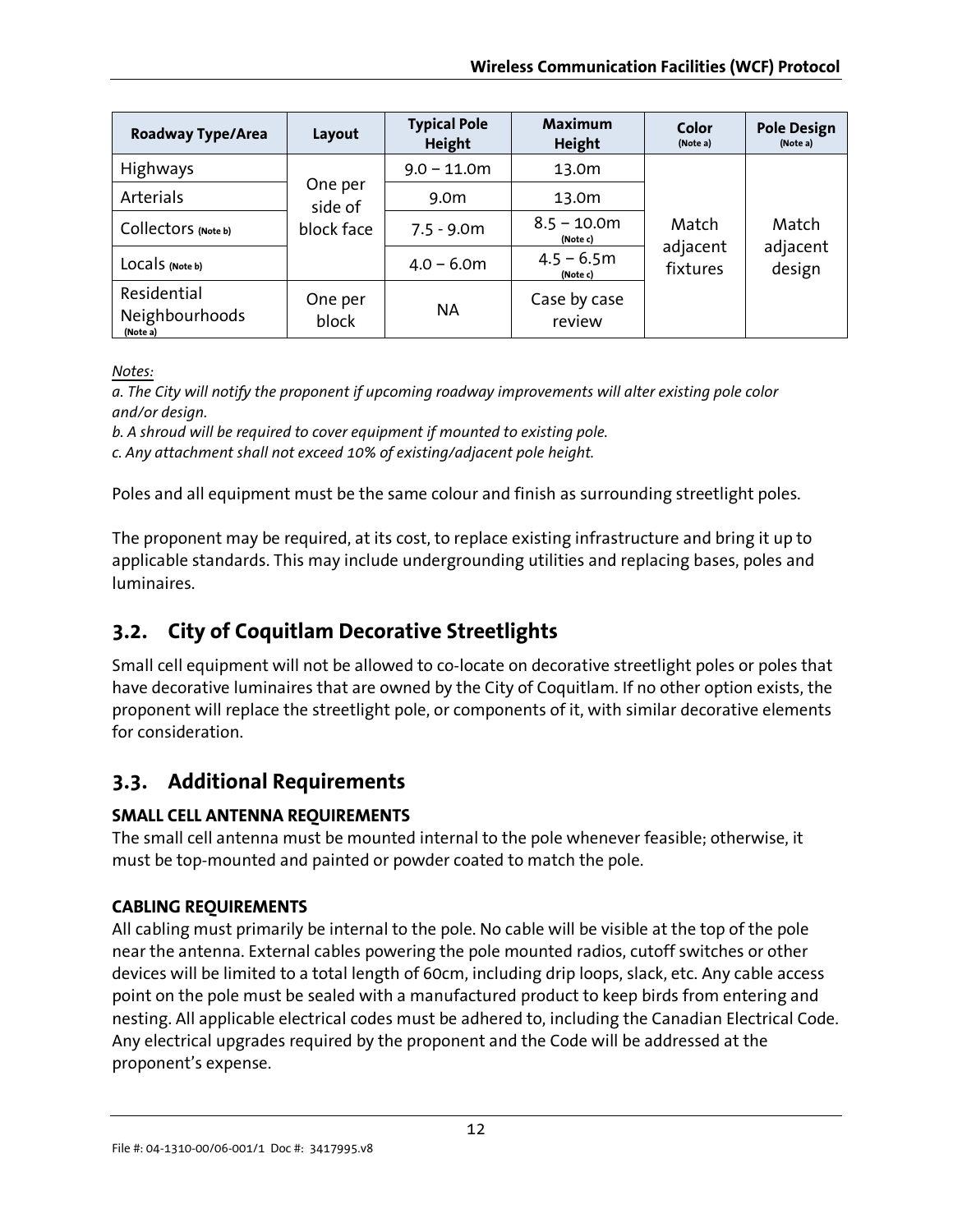#### **ELECTRICAL METER AND CABINET REQUIREMENTS**

If an electrical meter is required, the electrical meter must not be installed on the pole. Any necessary meter or other accessory cabinet must be installed on the outside edges of the street, behind the sidewalk, bicycle or multi-use pathway, in accordance with all location and landscaping requirements set by the City. The proponent must maintain any required vegetative landscaping to ensure a neat appearance and to mitigate sight distance obstructions by maintaining the ten metre by ten metre sight distance triangle. When the installation occurs in an area where the adjacent poles are painted, the City may require that the electrical meter cabinet be powder coated to match the colour of the poles.

### **3.4. Visual Design**

For a reference to the City's preferred design appearance please see below:

#### **SMALL CELL ANTENNA**

• Small Cell Antennas should be as discrete as possible, and may be mounted to streetlights as needed. Antennas should have a uniform casing wherever possible.



**Preferred**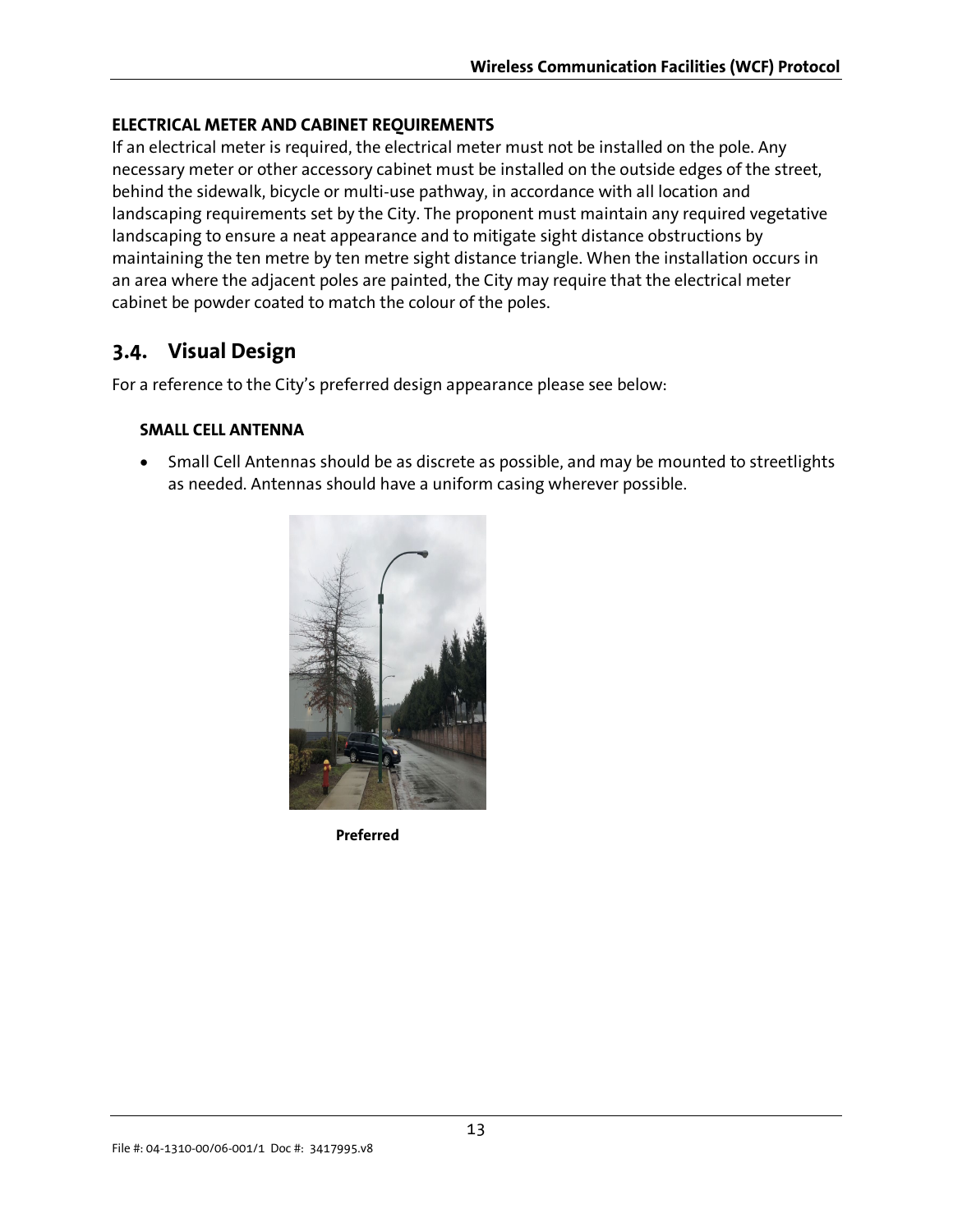#### **MICROCELL ANTENNA**

• Microcell antennas mounted to the top of existing supporting posts (e.g. a telephone pole or streetlight) must mount to the post in such a way as to be unobtrusive.



 **Preferred (photo given for style reference only) Not Preferred**